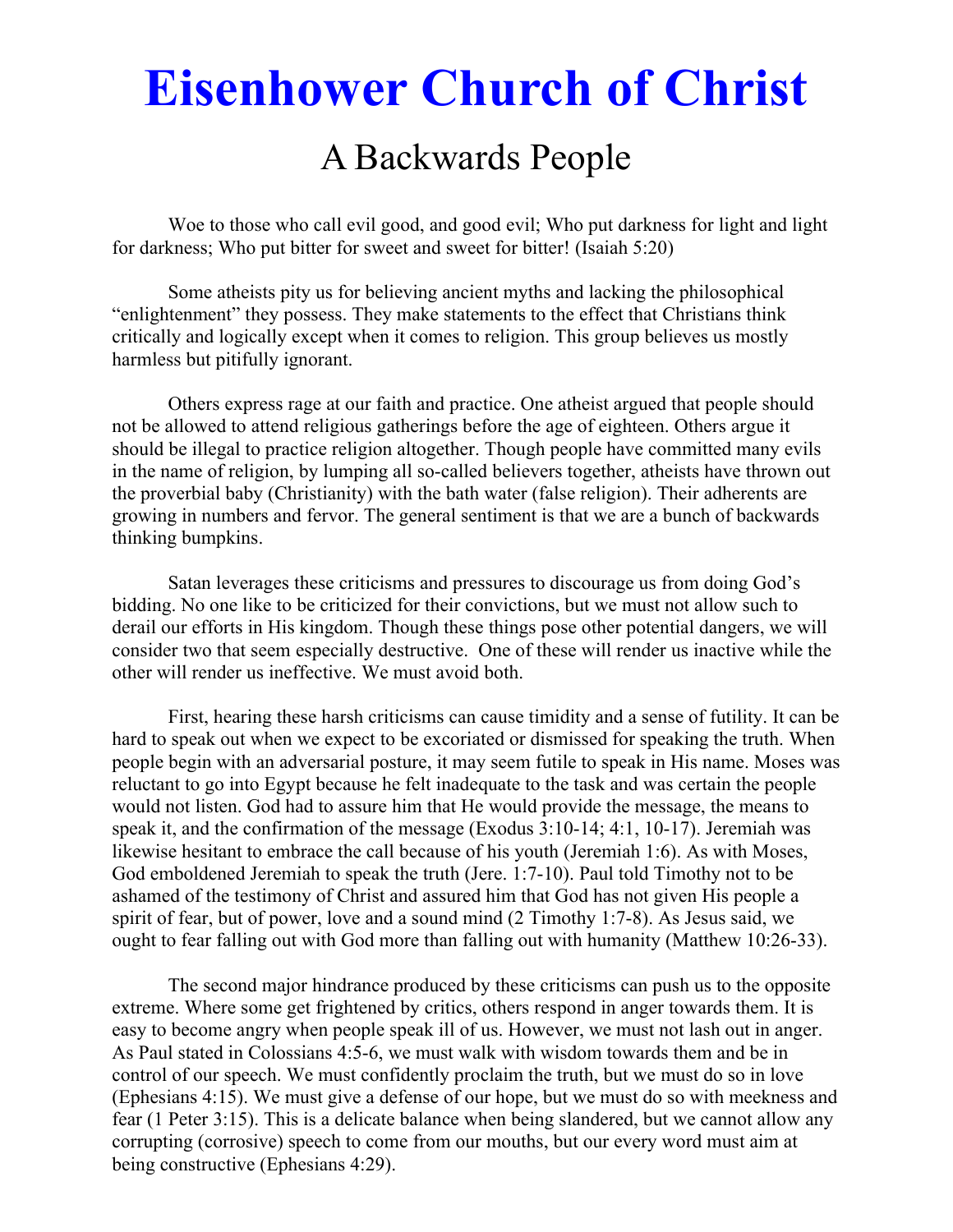This demands we view our detractors as Jesus did. Looking out over Jerusalem, the place of His impending murder, Jesus had pity on His enemies and their plight (Luke 19:41- 44). Rather than be filled with rage, Jesus saw sinners as sheep without a shepherd needing rescued (Matthew 9:36). We must love our enemies and never repay evil with evil (Matthew 5:43-48; Romans 12:17). Though they think we are backwards, it is they who confuse evil for good, darkness for light, and bitter for sweet. For this, woe is on them and we must try to rescue them (Isaiah 5:20; James 5:19-20)

#### —Todd Houston

#### *Sympathy*

Prayers are needed for Sylvia Campos' daughter-in-law's family who lost three children in the Uvalde Elementary School mass shooting last week. Also, keep in your prayers all of the other families that lost their children. Our sympathy goes out to all these families.

### *Prayer Request*

**Gloria Craig** is scheduled for surgery tomorrow to have a benign tumor removed.

**Janice Smith** has been dealing with some health issues since December and is in need of prayers.

Please keep **Paul Gunn** in your prayers. He had a short hospital stay recently; is home now but not doing well.

#### *Concerns Update*

**Grace Zuniga** (Jordan's mother) had a successful heart bypass surgery on May 31st. They removed all the tubes on June 6th and she was expected to be released to go home on the 7th or 8th. Grace is doing well.

**Carolyn Wilkerson** had a spinal tap on June 1st. She was scheduled to get the results on Thursday, June 9th. Keep her in your prayers.

**Elaine Huntington** was able to see a doctor sooner than she expected due to the extensive pain she is having. She should get some answers soon.

# *Prayer List*

Dr. Hank Abrams; Sheila Alcazar; Maria Anaya; Mary Anchondo; Wayne Anderson; Betty Branson; Bill and Mary Brown; Glenna Callendar; LaDonna Chism; Catherine Eastwood; Dana Erwin; Mark Erwin; Philip Garza; Hattie Gilmore; Doug Guynn; Elaine Huntington; Mildred Lee; Vanessa Machuca; Ora McAfee; Glenda McMillan; Melissa Moore; Juan & Estella Morolez; Richard Ochoa; Bruce & Trina Plyler; Chassidy Rayos; Carlos Reyes; Daniel Reyes; David Ryan; Lisa Salas; Reda Sowell; Marilyn Upshaw; Terresia Weaver; Lisa Wells; Janet Wesson; Carolyn Wilkerson; Charles Wood; John Wood, Julia York.

# *Eisenhower's Shut-ins*

Dusty and Kathy Marshall; Glenna Callendar; Janelle Shirley and Marilyn Upshaw

# *Youth*

Last Week's Quiz Answer…

Jeremiah was the prophet that asked if a leopard could change his spots.

#### Bible Knowledge... TAKE SEVEN…

Joshua and his army marched around Jericho seven times on the seventh day with seven priests blowing seven trumpets. (Joshua 6:3-4)

Seven were chosen from the disciples to distribute food to widows (Acts 6:3)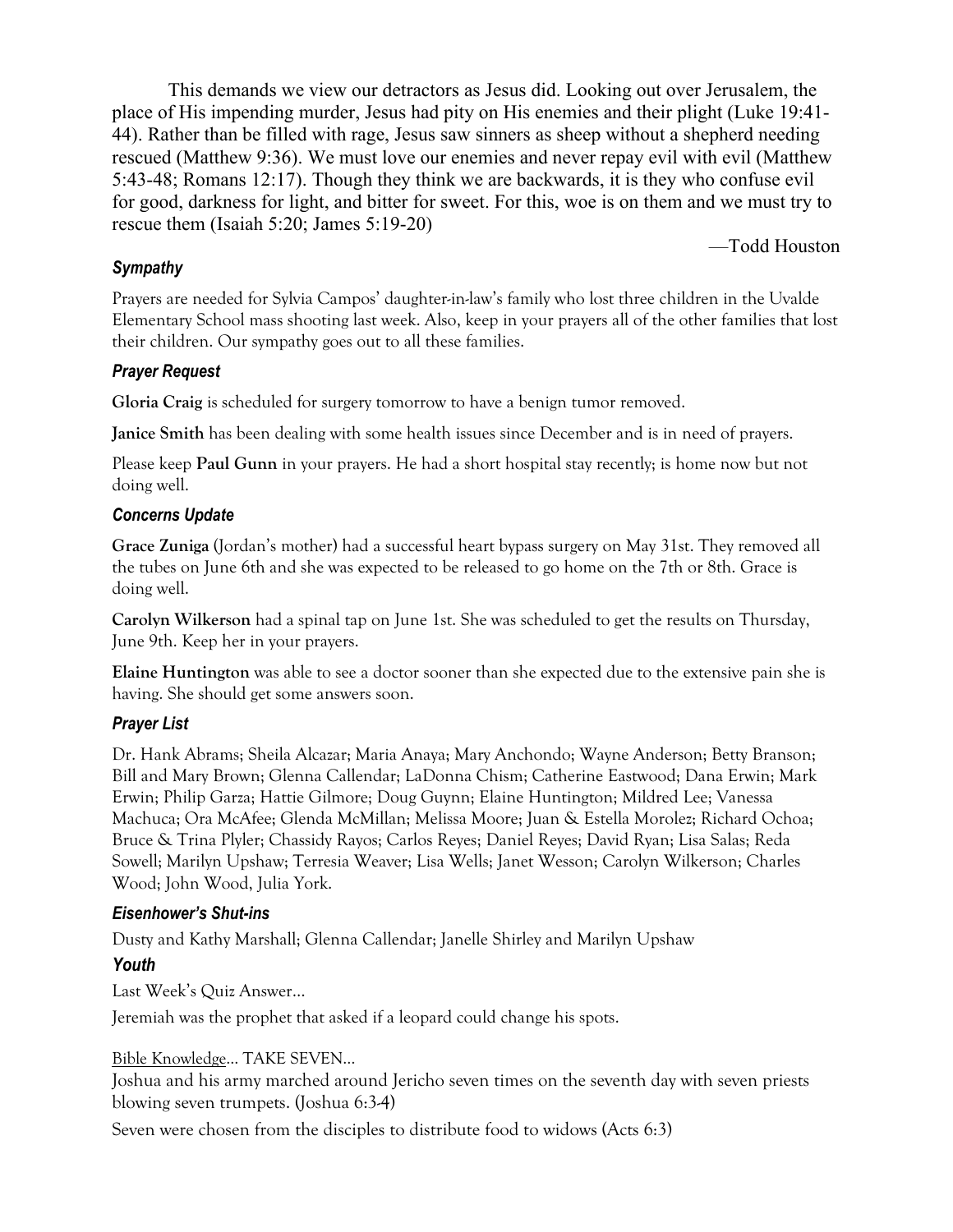#### *Events*

Watch **"In Search of the Lord's Way"** Sunday mornings at 7:30 am on KWES TV 9.

# What is the Church of Christ?

 Church has come to mean different things to different people, depending on their association with or knowledge of a particular denomination.

 With more than three hundred different kinds of churches, it has become necessary for each to be identified by some word other than "the church."

 This was not always so. During New Testament times, and for centuries, there were no denominations. The church of Christ existed in its purity.

 Church is first used in the Bible in Matthew 16:18 when Christ said, **"On this rock I will build My church."** It occurs again in Acts 2, and from there is used often to the close of the New Testament. It literally means "the called-out body."

 This body consists of people who have been "called out" of the darkness of sin and into God's marvelous light (1 Peter 2:9). The churches of Christ advocate for the religious unity of all followers of Christ. In a divided religious world, the Bible is the only possible common basis upon which people who love God can unite.

 God calls through the Gospel (2 Thessalonians 2:14). When the apostles preached the good news of Christ, they called for people to believe and obey God's Word. When a person did so, he was added to the Lord's church. At that time, one became a member of the body of Christ, which is the church of Christ.

 The Bible nowhere teaches that a person was saved and then later joined the church of his choice. Salvation and membership in the Lord's church were obtained by the same action obedience to the terms of Christ as stated in His gospel.

 Jesus said, **"He who believes and is baptized shall be saved"** (Mark 16:16). This is God's calling us through the gospel. Each apostle preached the same Gospel.

 The church is composed of those who wear only the name of Christ (Acts 11:26). The church consists of those who believe and teach only the doctrine of Christ (3 John 1:9-11). The church is that body of believers who obey only the command of Christ, their Savior (Hebrews 5:9)

—Southside's Salute

| June 12, 2022            | A.M.           | <b>P.M.</b>          |
|--------------------------|----------------|----------------------|
| Announcements            | Allen Weakland | Allen Weakland       |
| Song Leader              | Jon Roemisch   | Cody Wesson          |
| <b>Sermon</b>            | Allen Weakland | Allen Weakland       |
| <b>Opening Prayer</b>    | Allen Weakland | Allen Weakland       |
| Scripture                | David Ryan     | Gary Loving          |
| <b>Second Prayer</b>     | Larry May      | <b>Richard Siler</b> |
| Closing Prayer           | Craig Wesson   | Jeff Wesson          |
| Lords Supper             |                | Tommy Garcia         |
| <b>Scripture Reading</b> | Don Easlon     | Communion            |
|                          | Caleb York     | (In Library)         |
|                          | Josh Weakland  |                      |
|                          | Cody Wesson    |                      |

**Other Responsibilities:** *Elder:* Allen Weakland 254-8209—D*eacon:*Bill Ryan 352-4871 *Pulpit:* Bill Ryan 352-4871—*Table:* Tommy Garcia 312-5332—*Song Leaders:* Larry May 638-3990*—Recording Sermons:* Craig Wesson 934-4633— C*ollections:* Craig Wesson